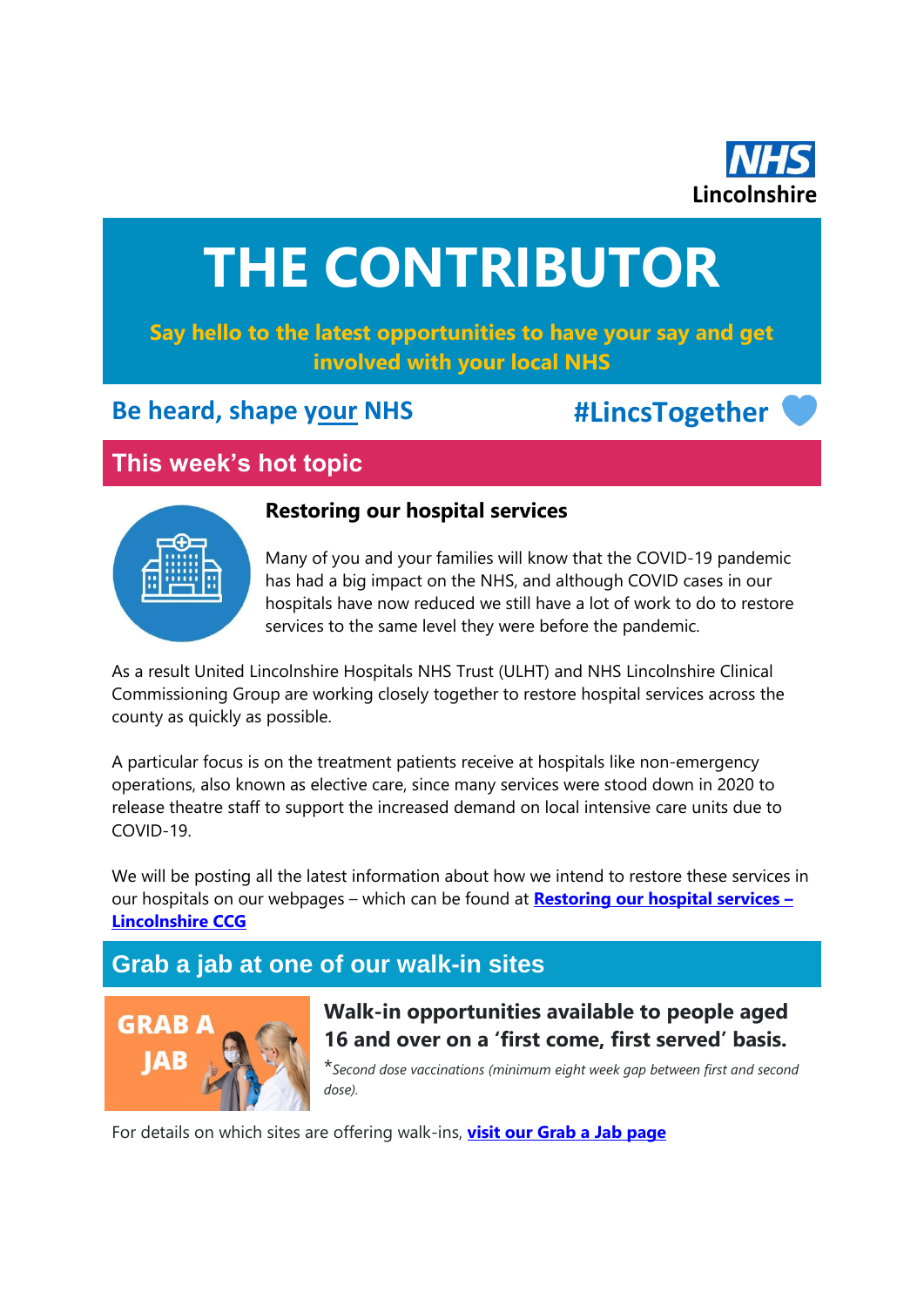If you want to make a pre-booked appointment you can – **[Book an appointment](http://nhs.uk/CovidVaccination) online or call 119.**

The roll out of the vaccination continues to be a collective effort across Lincolnshire, with people from all walks of life playing a part in making sure our communities are protected as quickly as possible.

We are proud to be part of the vaccination programme. Visit our **[Lincolnshire coronavirus](https://www.lincolnshire.nhs.uk/covid)  [vaccine programme website](https://www.lincolnshire.nhs.uk/covid)** to find out more.

## **Have your say**



**Dementia Services Review – We want to hear from people with dementia, their families and carers**

#### **[Complete the online survey](https://l.facebook.com/l.php?u=http%3A%2F%2Fow.ly%2FJk2Q50FQxoI&h=AT3G2Otd19nTixWvCC0O0lfxzn5skKvEmSwyO8Ws0YGPFm2XCXmi1AzauCMACA_yiNotphl3RAKlwBD7l4Dd5vYQtsTx2bqhtuQTfxI7-X5BpJeSvswpkpu5VGe3Opsl1TeQ397JzAe2Po72yL98iAsohu90X6z0H5s57T70B3K7rFsyP1o-JjZXZfI0yoQzdxqq5IXAffghS6YXgEmRs5EaOIc6vmT8N5xvBkPyuAjQYQ7P6dbtxEtWndoRXt1m6FuCgCzPEZZQdVsc3y5Wmf-Xb5ggOETTbgnp8IrFUlhRZ9T1usdAmk_iJzPey97gsdLGbQoU31qi3SFPKvSkf0TS98D3xRImGdiFDrRzCby-1ud_qhZPAphLCmKAnMc8wi-C8Y_lqrqzJbkin5sXrWTzIO9B2bZFTp_7bbUKfP1X4GKvAdce5PJhPSSlg15agI3NefXphMPLFHz5mZzwwV49GLzxgxNDd75P5fv1C7UcaZBKYiKu2oGWkuV3x_A1wPDXibn8Tccd1mWoCGO7BxWGNyFES01ZU5jTTyKtJb7vCtoW64_nn3-D0l7i0kFVPm1bjCSAhZtY9u1Fgxjt0Bx8JyxBoc7a)**

We are currently reviewing the services available for people with dementia and their carers across the county. We are trying to build a picture of how

these services work currently and make improvements as required. In order to support this review, we are keen to hear from people with dementia, their families and carers regarding their views and experience of these services, what works well and what is missing or could be improved.

----------------------------------------------------

**The deadline for completing the survey is midday Tuesday 31st August 2021.**

# Lincolnshire **COUNCIL WARE County Views Panel**

# **Lincolnshire County Council – Join the**

Councils across the Greater Lincolnshire area want to ensure that people, groups and organisations can have their say about their local area. This helps us to improve peoples' experiences and realise where we're getting things right

To make that easier, Lincolnshire County Council has established a residents' panel known as County Views. We are looking to expand the panel with people across Greater Lincolnshire area of all ages and backgrounds. As the panel grows, we are keen to get the broadest cross section of views that we can.

You can sign up for the panel **[here](https://www.lincolnshire.gov.uk/countyviews)** to have your say on climate change and on other important future topics.

# **Be involved**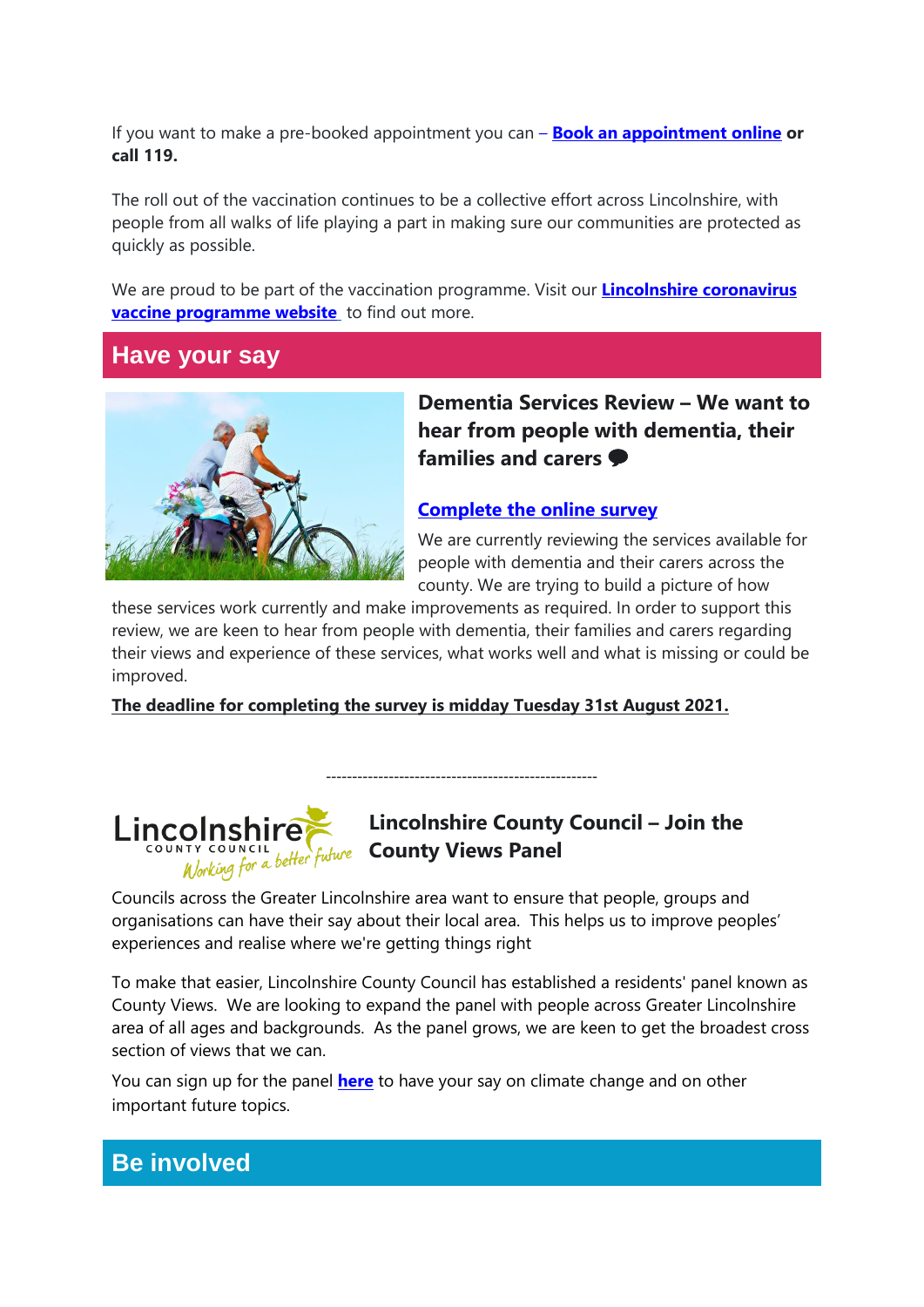#### **Don't miss out!! We are still recruiting members for our Citizen Panel**

To register, or for further information, please click on the image below



# **Attend**

### **NHS Lincolnshire CCG – Annual Public Meeting 2021**

Please join us for our 2021 Annual Public Meeting, where we will present the Lincolnshire CCG Annual Report and Accounts 2020/21 and discuss the work undertaken by the CCG over the previous year and highlight key priorities for the future.

The annual public meeting will held as a live event on Microsoft Teams. **[For details on how](https://lincolnshireccg.nhs.uk/event/annual-public-meeting-2021/)  [to join, visit the NHS Lincolnshire CCG website](https://lincolnshireccg.nhs.uk/event/annual-public-meeting-2021/)**



**-------------------------------------------------------**

## **Sessions still available - Preparation for Parenting – FREE Virtual antenatal education**

**To register please click on the relevant links below:**

- Session 1 and 2: **8 th September and 22nd September 1.30pm -2.30pm** [Click here to](https://gbr01.safelinks.protection.outlook.com/?url=https%3A%2F%2Fus02web.zoom.us%2Fmeeting%2Fregister%2FtZEpcO2grTkvEtLd6by07Fo6NVWAeprwOqFf&data=04%7C01%7CEmily.Turner%40lincolnshire.gov.uk%7C36ceeba4f30c4adccd4908d9193e5547%7Cb4e05b92f8ce46b59b2499ba5c11e5e9%7C0%7C0%7C637568577769424189%7CUnknown%7CTWFpbGZsb3d8eyJWIjoiMC4wLjAwMDAiLCJQIjoiV2luMzIiLCJBTiI6Ik1haWwiLCJXVCI6Mn0%3D%7C1000&sdata=acElPqzOyD7domGaFdY9xVR51NZBzSYonTrNIlRMsqE%3D&reserved=0)  [access](https://gbr01.safelinks.protection.outlook.com/?url=https%3A%2F%2Fus02web.zoom.us%2Fmeeting%2Fregister%2FtZEpcO2grTkvEtLd6by07Fo6NVWAeprwOqFf&data=04%7C01%7CEmily.Turner%40lincolnshire.gov.uk%7C36ceeba4f30c4adccd4908d9193e5547%7Cb4e05b92f8ce46b59b2499ba5c11e5e9%7C0%7C0%7C637568577769424189%7CUnknown%7CTWFpbGZsb3d8eyJWIjoiMC4wLjAwMDAiLCJQIjoiV2luMzIiLCJBTiI6Ik1haWwiLCJXVCI6Mn0%3D%7C1000&sdata=acElPqzOyD7domGaFdY9xVR51NZBzSYonTrNIlRMsqE%3D&reserved=0)
- Session 1 and 2: **6 th October and 20th October 1.30pm – 2.30pm** [click here to](https://gbr01.safelinks.protection.outlook.com/?url=https%3A%2F%2Fus02web.zoom.us%2Fmeeting%2Fregister%2FtZYode-srjwuG9GzSgdJa41wZp5B67JUuebF&data=04%7C01%7CEmily.Turner%40lincolnshire.gov.uk%7C36ceeba4f30c4adccd4908d9193e5547%7Cb4e05b92f8ce46b59b2499ba5c11e5e9%7C0%7C0%7C637568577769424189%7CUnknown%7CTWFpbGZsb3d8eyJWIjoiMC4wLjAwMDAiLCJQIjoiV2luMzIiLCJBTiI6Ik1haWwiLCJXVCI6Mn0%3D%7C1000&sdata=YcJdTknpPd3vvlUS9FXvBqCUUwjJGLPmlBhSZNliN9I%3D&reserved=0)  [access](https://gbr01.safelinks.protection.outlook.com/?url=https%3A%2F%2Fus02web.zoom.us%2Fmeeting%2Fregister%2FtZYode-srjwuG9GzSgdJa41wZp5B67JUuebF&data=04%7C01%7CEmily.Turner%40lincolnshire.gov.uk%7C36ceeba4f30c4adccd4908d9193e5547%7Cb4e05b92f8ce46b59b2499ba5c11e5e9%7C0%7C0%7C637568577769424189%7CUnknown%7CTWFpbGZsb3d8eyJWIjoiMC4wLjAwMDAiLCJQIjoiV2luMzIiLCJBTiI6Ik1haWwiLCJXVCI6Mn0%3D%7C1000&sdata=YcJdTknpPd3vvlUS9FXvBqCUUwjJGLPmlBhSZNliN9I%3D&reserved=0)

**Hot off the press**

**Keep up to date with the latest news and what's happening across Lincolnshire NHS**